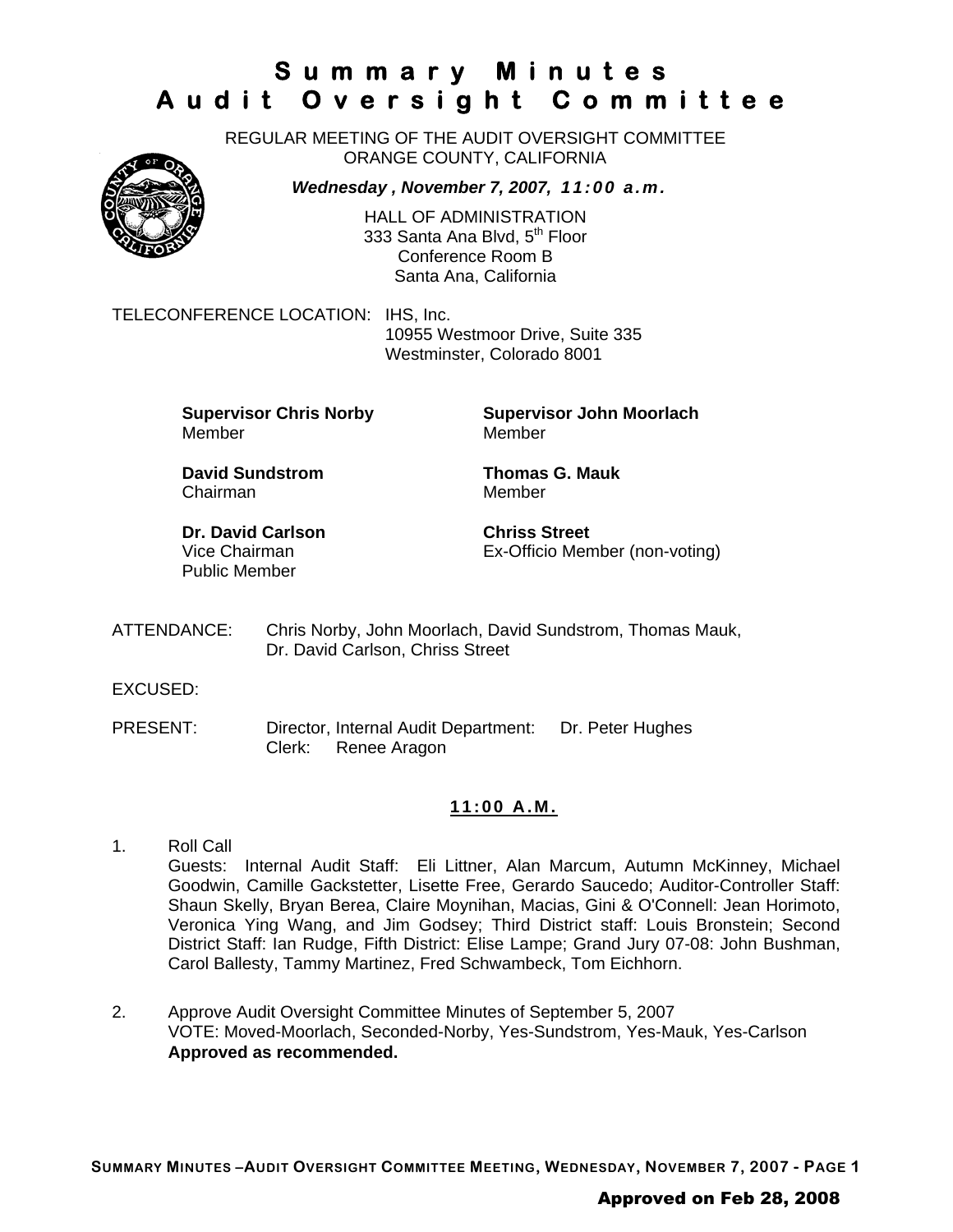3. Receive oral status of triennial audit of various bargaining unit Memoranda of Understanding Agreements and Amendments for employee withholdings (AOC Meeting 9/5/07, Item 6) **Received.** 

Mr. Littner and Dr. Hughes provided a status of the triennial audit of the bargaining unit MOU agreement and amendments for employee withholdings. Dr. Hughes noted that he has more than doubled the budget for the audit due its complexity. IAD was working cooperatively with the CEO and A/C offices as well as the counties used and expected to release a draft report sometime in April.

4. Receive oral status on subcommittee evaluation of RFP selection of external auditor to perform the All Funds Audit of the Comprehensive Annual Financial Report (CAFR) (AOC Meeting 9/5/07, Item 7) **Received.**

This item was moved to the end of agenda following item 8 to allow the external auditors MGO to be excused during discussions.

Mr. Sundstrom stated four vendor responses were received. The current external auditor Macias, Gini and O'Connell was one response. Modified bids were under evaluation by the subcommittee and that results would be available in several weeks.

5. Receive and file Report No. 2707-A, Results of Research to Identify Similar Audit Organization to OC Internal Audit Department Reporting Model (AOC Meeting 9/5/07, Item 11)

VOTE: Moved-Sundstrom, Seconded-Mauk, Yes-Moorlach, Yes-Norby, Yes-Carlson **Approved as recommended**

Dr. Hughes presented the research results. Dr. Hughes stated professional organizations along with City and County sites and organizations were also used along with independent confirmation performed by IAD. Supervisor Moorlach recommended replacing the word "follows" with "shares" on page 1, second bullet, first sentence. (This change was made and the report was reissued on November 21, 2007.) Dr. Hughes noted that the most frequently utilized model (over 50%) for internal audit among the Top 15 Counties (based on population) in the Country was the model Orange County has been using since 1997 which has the Internal Auditor hired by and reporting directly to the Board.

6. Discuss and approve additional audit coverage in Sheriff Department VOTE: Moved-Moorlach, Seconded-Sundstrom, Yes-Mauk, Yes-Norby, Yes-Carlson **Approved as recommended**

Mr. Sundstrom stated this request was to have IAD audit the travel expenses of the Sheriff and his Command Staff.

Supervisor Moorlach asked IAD to also audit the petty cash expenses for the Sheriff and his Command Staff.

**SUMMARY MINUTES –AUDIT OVERSIGHT COMMITTEE MEETING, WEDNESDAY, NOVEMBER 7, 2007 - PAGE 2**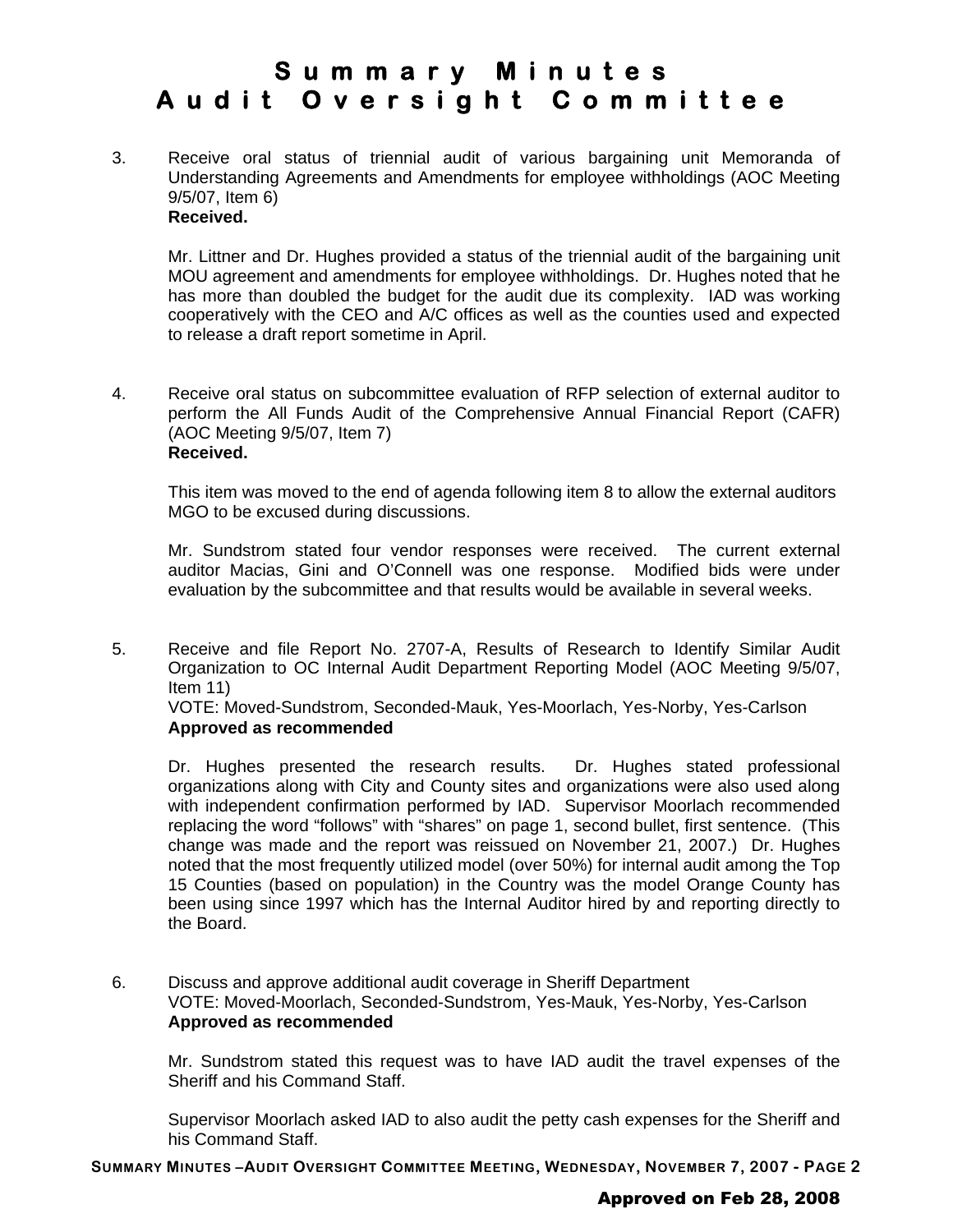Mr. Sundstrom also stated that the External Auditor, Macias, Gini & O'Connell (MGO) raised concerns with them regarding the Sheriff's activities.

Mr. Jim Godsey, Partner of Macias, Gini & O'Connell (MGO) spoke to the AOC and stated he had the audit responsibility to determine if there was fraud that would impact the CAFR for fiscal year ending 6/30/07. He said it was not too late to evaluate and assess possibilities of significant irregularities prior to the release of the County's financial statements.

Mr. Godsey stated he would audit the procurement practices in the contracting area of the Sheriff Department to determine if there were any irregularities regarding potential conflicts of interest in the awarding of contracts.

Mr. Mike Goodwin, CPA, Senior Audit Manager with the Internal Audit Department (IAD) stated that IAD had done a recent audit of the Sheriff's Office of cash receipts, trust funds and cash disbursements through the revolving fund. He stated they identified several ways the Sheriffs office could improve their controls, but that IAD did not find any material weaknesses.

Dr. Hughes stated he would meet with MGO and coordinate his audit with them so as to avoid any unnecessary duplication of work. Dr. Hughes stated he would postpone some planned audits in order to start immediately on the AOC request so as to facilitate the completion of the external audit for fiscal year 6/30/07.

Supervisor Norby left the meeting at 11:35 a.m.

7. Receive and file OC Internal Audit Department Status Report for period July 1, 2007 through September 30, 2007 and Executive Summaries of Audit Finding Summaries for the Period July 1, 2007 through September 30, 2007 VOTE: Moved-Mauk, Seconded-Sundstrom, Yes-Moorlach, Yes-Carlson, Excused-Norby **Approved as recommended**

 Supervisor Moorlach asked about item (2) on page 2, Interest Apportionment Audit. Dr. Hughes asked Mr. Goodwin, the Senior Audit Manager on this audit to address the Committee. He stated this was an audit designed to determine if all the interest earned was properly allocated to various investment Pool Participants. Dr. Hughes stated it was a very complex and important audit in that the Treasurer allocates hundreds of millions of dollars each year to the Pool Participants. Given the fact that as much as \$3 billion a decade could be allocated to the various Pool Participants, Dr. Hughes felt that an audit of the accuracy and integrity of this accounting process was of tremendous value and importance to the County.

8. Receive and file External Audit Coverage 1<sup>st</sup> Quarter Status Report FY 07/08 VOTE: Moved-Mauk, Seconded-Moorlach, Yes-Sundstrom, Yes-Carlson, Excused-Norby **Approved as recommended**

#### **Public Comments** – *none.*

**SUMMARY MINUTES –AUDIT OVERSIGHT COMMITTEE MEETING, WEDNESDAY, NOVEMBER 7, 2007 - PAGE 3** 

#### Approved on Feb 28, 2008